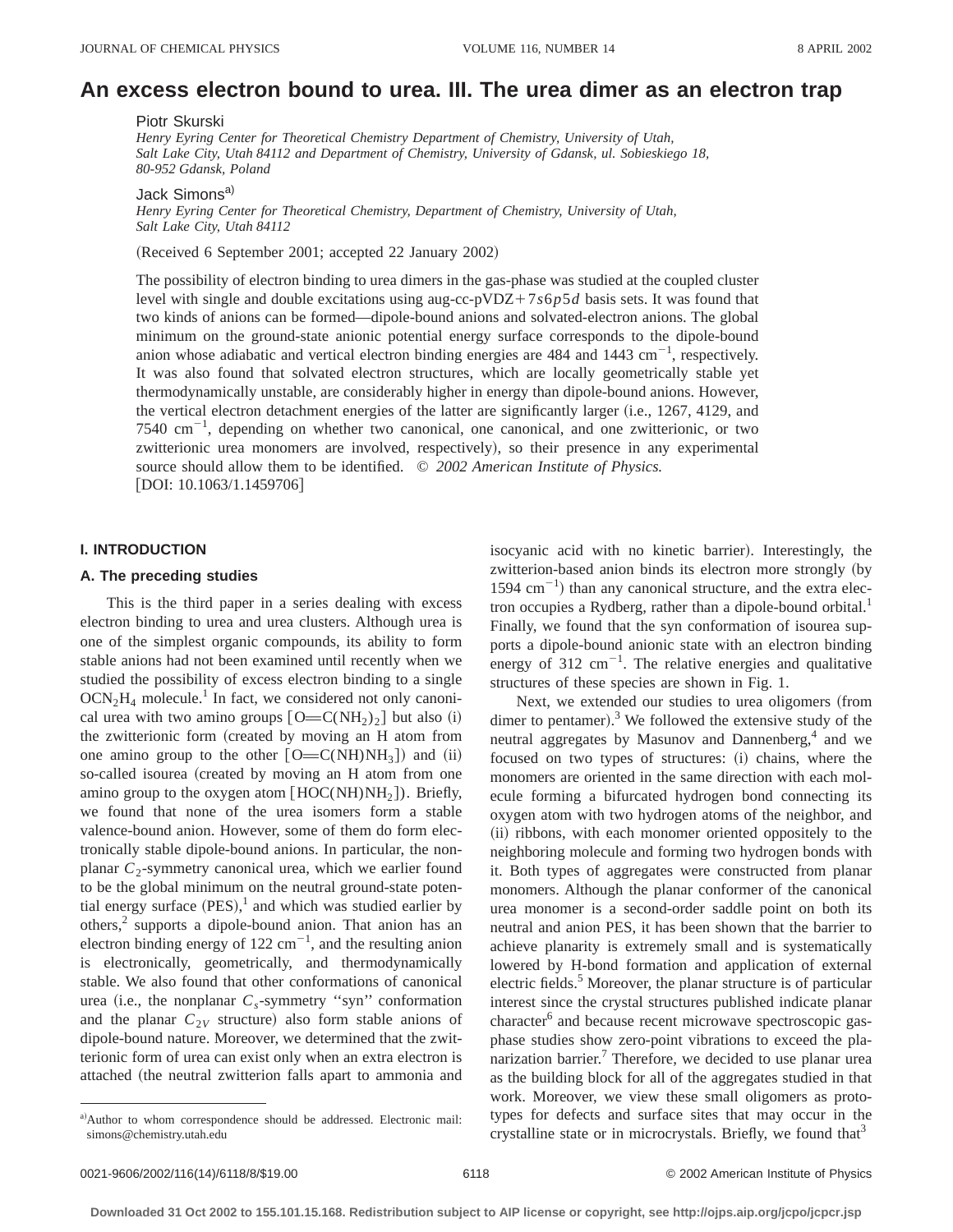

FIG. 1.  $CCSD(T)$  energies (in parenthesis, given in cm<sup>-1</sup>) and MP2 equilibrium structures of stationary points on the anion (right) and neutral (left) ground-state potential energy surface. The zwitterion **Z** neutral's energy is computed at the geometry of the stable  $\mathbb{Z}^{-}$ ; this  $\mathbb{Z}$  spontaneously dissociates into  $NH_3$ +HNCO and the dashed line indicates  $Z^-$  does not correspond to a stationary point on the neutral PES. **C** and **Z** indicate canonical isomers, respectively, whereas **I** corresponds to isourea (taken from Ref. 1).

- (i) chain urea oligomers form electronically stable dipole-bound anions whose electron binding energies rapidly grow with the size of the system;
- (ii) ribbon urea oligomers bind an excess electron to form dipole-bound anions only when the number of urea monomer units is odd;
- (iii) the electron binding energies for ribbonlike anions (containing an odd number of monomers) vary only slightly with the size of the system and are close to the isolated monomer anion's electron binding energy; and
- (iv) the electron binding energies for the ground electronic states of the anions for the chain dimer, trimer, and tetramer are 1591, 2447, and 2786  $cm^{-1}$ , while for the ribbon trimer and pentamer they are 160 and 68  $cm^{-1}$ (the ribbon dimer and tetramer do not form stable anions). $3$

In the present work, we focus our attention on the urea dimer, but within a different context than considered in Ref. 3. In particular, we consider its ability to bind an excess electron in two different ways: by attaching it to the molecular dipole and by trapping it in between two urea monomers whose dipoles are both oriented toward the ''solvated'' electron. It should be mentioned that analogous situations occur in other anion clusters as we detail further in the next section. For example, in  $(HF)_2$ <sup>-</sup>, one can bind the electron to the quasilinear FH••FH van der Waals dimer to produce a dipole-bound state, or one can trap the electron between two HF molecules oriented as FH••HF.

#### **B. Dipole-bound anions and solvated electrons**

The binding of electrons to polar molecules has been addressed in many theoretical studies. $8-21$  It is that, within the Born–Oppenheimer (BO) approximation, a dipole moment greater than 1.625 Debye possesses an infinite number of bound anionic states. $22,23$  However, a more practical critical value to experimentally observe a dipole-bound state (DBS) of anion bound by at least 1 cm<sup>-1</sup> was found to be ca. 2.5 Debye.<sup>8</sup> In fact, this "practical" value depends on the size and chemical structure of the molecule as reflected in its valence-electron Coulomb and exchange repulsions. Jordan and Luken demonstrated that the loosely bound electron in a dipole-bound state occupies a diffuse orbital localized mainly on the positive side of the dipole.<sup>11</sup> This finding was confirmed by many more recent studies. The role of non-BO coupling has been studied by Garrett, who concluded that such couplings are negligible for dipole-bound states with electron binding energies much larger than the molecular rotational constants.<sup>24</sup> The electron binding energy  $(D)$  can be estimated based on Koopmans' theorem  $(KT)^{25}$  as well as at other levels of theory. The orbital relaxation effects, which are neglected in the KT approximation, have been found to be quite small for a variety of dipole-bound anionic states.<sup>12</sup> In contrast, the role of electron correlation has proven to be very significant. In fact, in many cases, the electron binding energy of a dipole-bound anion is dominated by the contribution from electron correlation. In particular, the dispersion interaction of the excess electron with the electrons of the neutral parent molecule proved to be crucial for the stability of the dipole-bound anion<sup>9,10,12–15</sup> although higher order correlation effects were also significant.<sup>12–15,20</sup>

An excess electron may also be trapped inside a molecular cluster instead of being attached to the dipole moment of the neutral system. The existence of such species, very often referred to as *solvated electrons* (SE), has been known since 1864 when they were observed in liquid ammonia.<sup>26</sup> Since then many systems containing solvated electrons have been studied, such as  $(NaCl)_n$ <sup>-</sup>  $(n=2,3,4)^{27}$  and  $(HF)_n$ <sup>-</sup>  $(n=2,3,4)^{27}$  $=$  2,3).<sup>28</sup> There are several important differences between SE systems and dipole-bound anions. The former contain an extra electron localized primarily *inside* a cluster of polar molecules whose dipoles are directed toward the excess electron.29 In the latter, an excess electron is localized *outside* the molecular framework and the dipoles are aligned constructively. SE systems are known to usually possess relatively large vertical electron detachment energies (VDE) and to undergo large geometrical rearrangements upon electron detachment.27–29

Despite these differences, both solvated electron cluster anions and dipole-bound anions share a conceptual relation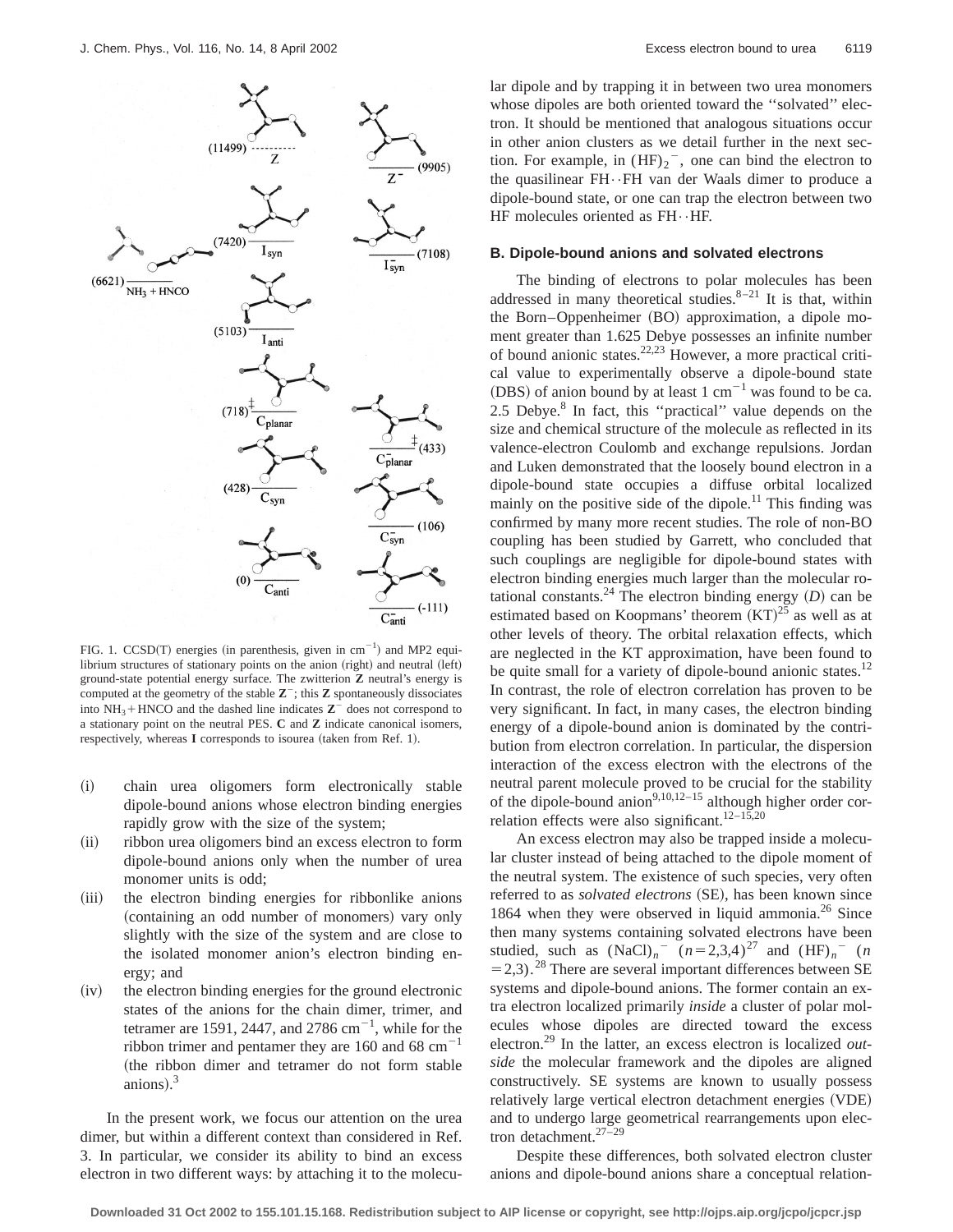ship in that they both involve the interaction of an excess electron primarily with the dipole potentials of the constituent polar molecules. For dipole-bound anions, the extra electron interacts with the dipole moment at a distance (i.e., it is tethered to the dipole), whereas for solvated electron cluster anions, the excess electron interacts with a set of polar molecules (either on the surface of a clustered collection or within a cavity of oriented polar molecules). However, the difference between dipole-bound anions and solvated electron cluster anions is a matter of the symmetry of the dipolar field encountered by the excess electron.<sup>29</sup>

## **II. METHODS**

We first studied the ground-state potential energy surfaces of the neutral and anionic urea dimers at the Hartree– Fock (HF) level of theory. Because the methods we used are based on an unrestricted Hartree–Fock (UHF) starting point, it is important to make sure that little if any artificial spin contamination enters into the final wave functions. We computed the expectation value  $\langle S^2 \rangle$  for species studied in this work and found values of 0.7500 or 0.7501 in all anion cases. Hence, we are certain that spin contamination is not large enough to significantly affect our findings.

The electron binding energies  $(D)$  were calculated using a supermolecular approach (i.e., by subtracting the energies of the anion from those of the neutral). This approach requires the use of size-extensive methods for which we have employed Møller–Plesset perturbation theory<sup>30</sup> up to the fourth order and the coupled-cluster method with single and double excitations  $(CCSD)$ .<sup>31</sup> In addition, *D* was analyzed within the perturbation framework designed for dipolebound anions and solvated electrons described elsewhere.<sup>28</sup>

The simplest theoretical approach to estimate *D* is based on Koopmans' theorem. The KT binding energy (*D*KT) is the negative of the energy of the relevant unfilled orbital obtained from a Hartree–Fock self-consistent-field (SCF) calculation on the neutral molecule. This is a static approximation to the electron binding energy that neglects both orbital relaxation and electron correlation effects. These effects were taken into account by performing SCF and CCSD calculations for the neutral and the anion.

The polarization of the neutral host  $(N)$  by the excess electron and the effect of back-polarization are taken into account when the SCF calculation is performed for the anion (*A*), and the accompanying induction effects on *D* are given by

$$
\Delta D_{\text{ind}}^{\text{SCF}} = D^{\text{SCF}} - D^{\text{KT}},\tag{1}
$$

where

$$
D^{\text{SCF}} = E_N^{\text{SCF}} - E_A^{\text{SCF}} \tag{2}
$$

and  $E_N^{\text{SCF}}$  and  $E_A^{\text{SCF}}$  stand for the SCF energies of the neutral and the anion, respectively.

The dispersion interaction between the loosely bound electron and *N* was extracted from the MP2 contribution to *D*. The dispersion term is a second-order correction with respect to the fluctuation–interaction operator and it is approximated here by  $\Delta D_{\text{disp}}^{\text{MP2}}$ , which takes into account proper permutational symmetry for all electrons in the anion

$$
\varepsilon_{\text{disp}}^{(02)} \approx \sum_{a \in N} \sum_{r < s} \frac{|\langle \phi_a \phi_{\text{lbe}} | |\phi_r \phi_s \rangle|^2}{e_a + e_{\text{lbe}} - e_r - e_s} = -\Delta D_{\text{disp}}^{\text{MP2}},\tag{3}
$$

where  $\phi_a$  and  $\phi_{\text{lbe}}$  are *spin orbitals* occupied in the unrestricted Hartree–Fock (UHF) anion wave function,  $\phi_r$  and  $\phi_s$  are unoccupied orbitals, and *e*'s are the corresponding orbital energies. The subscript lbe denotes the loosely bound electron's spin orbital.

The total MP2 contribution to *D* defined as

$$
\Delta D^{\text{MP2}} = D^{\text{MP2}} - D^{\text{SCF}} \tag{4}
$$

is naturally split into dispersion and nondispersion terms

$$
\Delta D^{\text{MP2}} = \Delta D_{\text{disp}}^{\text{MP2}} + \Delta D_{\text{no disp}}^{\text{MP2}} \tag{5}
$$

with the latter dominated by the correlation correction to the static Coulomb interaction between the loosely bound electron and the charge distribution of *N*.

The higher-order MP contributions to *D* are defined as

$$
\Delta D^{\text{MP}n} = D^{\text{MP}n} - D^{\text{MP}(n-1)}, \quad n = 3, 4. \tag{6}
$$

Finally, the contributions beyond the fourth-order are estimated by subtracting MP4 results from those obtained at the coupled-cluster SD level

$$
\Delta D^{\text{CCSD}} = D^{\text{CCSD}} - D^{\text{MP4}}.\tag{7}
$$

The diffuse character of the orbital describing the loosely bound electron necessitates the use of extra diffuse basis functions having very low exponents. Based on our extensive studies of a wide variety of such weakly bound anions, $32$  we have developed a procedure for designing such extra diffuse bases. We have also described  $32$  how such basis functions need to be located on or near atoms that reside near the positive end of a polar molecule's dipole. In addition, the basis set chosen to describe the neutral molecular host should be flexible enough to (i) accurately describe the static charge distribution of the neutral and (ii) allow for polarization and dispersion stabilization of the anion upon electron attachment. All the calculations presented here (i.e., optimization of geometries, calculating frequencies, and evaluating the electron binding energies) were performed with the aug-ccpVDZ basis set<sup>33</sup> supplemented with a  $7s6p5d$  set of diffuse functions centered on the carbon atom which was close to the positive pole of the molecular dipole (for dipole-bound species) or in the center of the system (for solvated electrons). The aug-cc-pVDZ basis set was chosen since we earlier showed its usefulness in describing dipole-bound anions compared to other commonly used one-electron basis sets. $32$ The extra diffuse functions do not share exponent values and we used even-tempered<sup>34</sup> seven-term *s*, six-term *p*, and fiveterm *d* basis sets. The geometric progression ratio was equal to  $3.2<sup>35</sup>$  and for each symmetry we started to build up the exponents of the extra diffuse functions from the lowest exponent of the same symmetry included in aug-cc-pVDZ basis set designed for carbon. As a consequence, we achieved the lowest exponents of  $1.364\,969\,6\times10^{-5}$ ,  $3.763\,474\,5$  $\times 10^{-5}$ , and 4.500 150 4 $\times 10^{-4}$  a.u., for the *s*, *p*, and *d* symmetries, respectively.

**Downloaded 31 Oct 2002 to 155.101.15.168. Redistribution subject to AIP license or copyright, see http://ojps.aip.org/jcpo/jcpcr.jsp**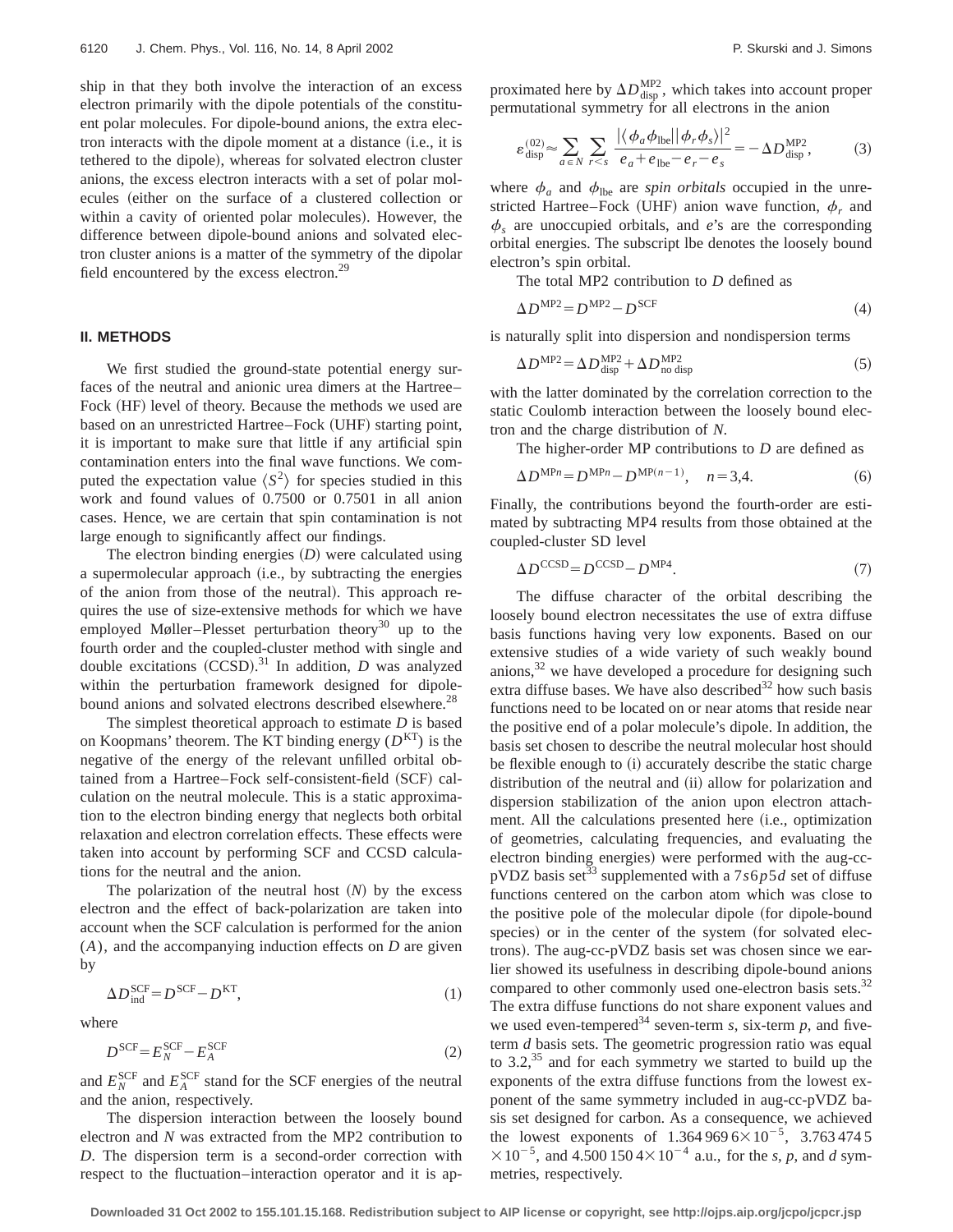![](_page_3_Figure_1.jpeg)

FIG. 2. Equilibrium structures corresponding to the neutral and anionic minima studied in this work.

In computing correlation energies, all orbitals except the 1*s* orbitals of carbon, oxygen and nitrogen were included. All calculations were performed with the GAUSSIAN 98 program36 on AMD Athalon 950 MHz computers, as well as on SGI Origin2000 and Compaq Sierra systems. The threedimensional plots of molecular orbitals were generated with the MOLDEN program. $37$ 

In order to avoid erroneous results from the default direct SCF calculations with the basis sets with the large *s*, *p*, and *d* sets of diffuse functions, the keyword SCF  $=NoVarAcc$  was used and the two-electron integrals were evaluated (without prescreening) to a tolerance of  $10^{-20}$  a.u.

# **III. RESULTS**

#### **A. Neutral species**

We focused our investigation of the ground state potential energy surface (PES) of the neutral urea dimer on finding the structure corresponding to the global minimum. We followed the search undertaken previously by Masunov and Dannenberg<sup>2</sup> and we found a structure  $1$  (see Figs. 2 and 3). In this dimer, the urea monomers are linked by two hydrogen

![](_page_3_Figure_9.jpeg)

 $FIG. 3. Relative CCSD energies (in eV) and the corresponding structures of$ the stationary points (minima only) on the anion (right) and neutral (left) ground-state potential energy surface. The zero of energy is taken to be twice the CCSD energy of the most stable canonical urea monomer.

bonds and the amino groups of one monomer acts as both a proton donor and acceptor (see Fig. 2). We also found that the neutral structure where two urea monomers are aligned and one monomer donates its two H atoms to form two hydrogen bonds to the oxygen lone pairs is a first order saddle point that decays to structure **1**. In addition, as examined by Masunov and Dannenberg, $<sup>2</sup>$  several other structures one can</sup> design are either geometrically unstable or of much higher energy than the global minimum  $1$  (see detailed discussion given in Ref.  $2$ ).

Our minimum-energy structure **1** lies 0.337 eV below the energy of two separated monomers (see Fig. 3), and contains two canonical urea monomers of *anti*character (see Fig. 1) stabilized by two relatively elongated (ca.  $2.2-2.5$  Å) hydrogen bonds. The intramonomer geometrical parameters (i.e., bond lengths, valence and dihedral angles) are similar to those we found previously for the isolated  $C_2$ -symmetry *anti*monomer.<sup>1</sup> For example, the largest differences in bond lengths are smaller than 0.05 Å and the differences in valence angles are in  $1-2$  deg range (see Table I where selected geometrical parameters are given).

The fact that the two hydrogen bonds connecting the monomers in structure **1** are relatively long gives rise to a significant dipole moment  $(6.818$  Debye at the SCF level), which is important when forming anionic states.

## **B. Anionic species**

# **1. Geometries and relative stabilities**

We first consider the anions that result from attaching an excess electron to the dipole field of the parent neutral dimer. When the electron is attached to structure **1**, the dipolebound anion  $1<sup>-</sup>$  is formed (see Fig. 4 where the corresponding singly occupied orbital is shown), and we notice negligible geometry relaxation upon this process. In fact, the changes in bond lengths, valence angles, and dihedral angles are smaller than 0.0005 Å, 0.005 deg, and 0.015 deg, respec-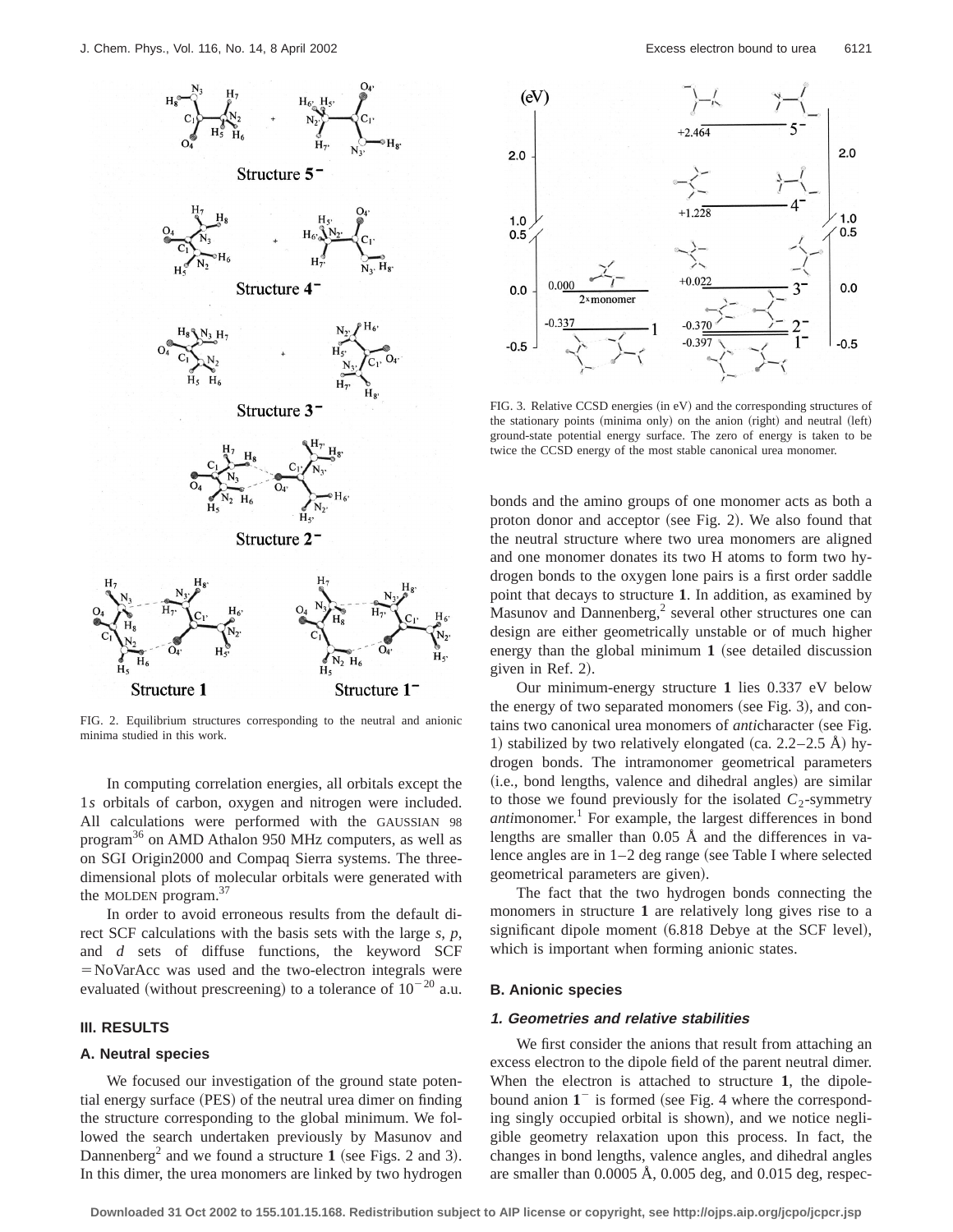TABLE I. Selected geometrical parameters for the minima corresponding to neutral and anionic urea dimers studied in this work (bond lengths (*r*) and inter-monomer distances  $(R)$  in Å, valence  $(\alpha)$  and dihedral  $(\gamma)$  angles in degrees). All the stationary points were calculated at the HF level with the aug-cc-pVDZ+7*s*6*p5d* basis set. For each structure the corresponding value of the dipole moment  $\mu^N$  (in Debye) of the neutral structure is also given (calculated from the SCF and MP2 densities). See Fig. 2 for atom numbering.

| Structure 1<br>$(C_1)$<br>neutral                                                                                                                                                                                                                                                                                        | Structure $I^-$<br>$(C_1, DBS)$<br>anion                                                                                                                                                                                                                                                                                 | Structure $2^-$<br>$(C_2, DBS)$<br>anion                                                                                                                                                                                                                                                                                 | Stucture $3^-$<br>$(C_1, SE)$<br>anion<br>$(C \cdots e \cdots C)$                                                                                                                                                                                                                                                                                                            | Structure $4^-$<br>$(C_1, SE)$<br>anion<br>$(C \cdots e \cdots Z)$                                                                                                                                                                                                                                                                                                                                                            | Stucture $5-$<br>$(C_{2h}, SE)$<br>anion<br>$(Z \cdots e \cdots Z)$                                                                                                                                                                                                                                                                                                                                                             |
|--------------------------------------------------------------------------------------------------------------------------------------------------------------------------------------------------------------------------------------------------------------------------------------------------------------------------|--------------------------------------------------------------------------------------------------------------------------------------------------------------------------------------------------------------------------------------------------------------------------------------------------------------------------|--------------------------------------------------------------------------------------------------------------------------------------------------------------------------------------------------------------------------------------------------------------------------------------------------------------------------|------------------------------------------------------------------------------------------------------------------------------------------------------------------------------------------------------------------------------------------------------------------------------------------------------------------------------------------------------------------------------|-------------------------------------------------------------------------------------------------------------------------------------------------------------------------------------------------------------------------------------------------------------------------------------------------------------------------------------------------------------------------------------------------------------------------------|---------------------------------------------------------------------------------------------------------------------------------------------------------------------------------------------------------------------------------------------------------------------------------------------------------------------------------------------------------------------------------------------------------------------------------|
| $r(C_1O_4) = 1.203$<br>$r(C_1, O_4) = 1.211$<br>$r(C_1N_2)=1.358$<br>$r(C_1,N_2)=1.366$<br>$r(C_1N_3) = 1.384$<br>$r(C_1,N_3)=1.360$<br>$\alpha(N_2C_1N_3) = 114.42$<br>$\alpha(N_2, C_1, N_3) = 115.62$<br>$\alpha(N_3C_1O_4) = 121.93$<br>$\alpha(N_3, C_1, O_4) = 122.57$<br>$R(N_3H_7) = 2.448$<br>$R(H6O4) = 2.161$ | $r(C_1O_4) = 1.203$<br>$r(C_1, O_4) = 1.211$<br>$r(C_1N_2)=1.358$<br>$r(C_1,N_2)=1.366$<br>$r(C_1N_3) = 1.384$<br>$r(C_1,N_3)=1.360$<br>$\alpha(N_2C_1N_3) = 114.42$<br>$\alpha(N_2, C_1, N_3) = 115.62$<br>$\alpha(N_3C_1O_4) = 121.93$<br>$\alpha(N_3, C_1, O_4) = 122.57$<br>$R(N_3H_7) = 2.449$<br>$R(H6O4) = 2.162$ | $r(C_1O_4) = 1.210$<br>$r(C_1, O_4) = 1.214$<br>$r(C_1N_2)=1.361$<br>$r(C_1,N_2)=1.357$<br>$r(C_1N_3) = 1.361$<br>$r(C_1,N_3)=1.357$<br>$\alpha(N_2C_1N_3) = 114.71$<br>$\alpha(N_2, C_1, N_3) = 115.93$<br>$\alpha(N_3C_1O_4) = 122.65$<br>$\alpha(N_3, C_1, O_4) = 122.04$<br>$R(H6O4) = 2.214$<br>$R(H_8O_4) = 2.214$ | $r(C_1O_4) = 1.205$<br>$r(C_1, O_4) = 1.205$<br>$r(C_1N_2) = 1.368$<br>$r(C_1,N_2)=1.368$<br>$r(C_1N_3) = 1.368$<br>$r(C_1,N_3)=1.368$<br>$\alpha(N_2C_1N_3) = 114.84$<br>$\alpha(N_2, C_1, N_3) = 114.85$<br>$\alpha(N_3C_1O_4) = 122.58$<br>$\alpha$ (N <sub>3</sub> ,C <sub>1</sub> ,O <sub>4</sub> ,) = 122.59<br>$R(C_1C_1) = 11.048$<br>$\gamma(O_4C_1C_1,O_4) = 1.98$ | $r(C_1O_4) = 1.208$<br>$r(C_1, O_4) = 1.213$<br>$r(C_1N_2) = 1.365$<br>$r(C_1,N_2)=1.565$<br>$r(C_1N_3) = 1.365$<br>$r(C_1,N_3)=1.277$<br>$\alpha(N_2C_1N_3) = 115.04$<br>$\alpha(N_2, C_1, N_3) = 108.34$<br>$\alpha (N_3C_1O_4) = 122.47$<br>$\alpha$ (N <sub>3</sub> ,C <sub>1</sub> ,O <sub>4</sub> ,) = 140.22<br>$R(C_1N_2) = 8.161$<br>$\gamma$ (O <sub>4</sub> C <sub>1</sub> C <sub>1</sub> ,O <sub>4</sub> ) = 5.43 | $r(C_1O_4) = 1.214$<br>$r(C_1, O_4) = 1.214$<br>$r(C_1N_2)=1.561$<br>$r(C_1,N_2)=1.561$<br>$r(C_1N_3) = 1.277$<br>$r(C_1,N_3)=1.277$<br>$\alpha(N_2C_1N_3) = 108.51$<br>$\alpha(N_2, C_1, N_3) = 108.51$<br>$\alpha (N_3 C_1 O_4) = 140.02$<br>$\alpha$ (N <sub>3</sub> ,C <sub>1</sub> ,O <sub>4</sub> ,) = 140.02<br>$R(N_2N_2) = 6.017$<br>$\gamma$ (O <sub>4</sub> C <sub>1</sub> C <sub>1</sub> ,O <sub>4</sub> ) = 180.00 |
| $\mu^N(SCF) = 6.818$<br>$\mu^N(MP2) = 6.221$                                                                                                                                                                                                                                                                             | $\mu^N (SCF) = 6.818$<br>$\mu^N(MP2) = 6.221$                                                                                                                                                                                                                                                                            | $\alpha(H_6O_4H_8) = 60.96$<br>$\mu^N(SCF) = 10.489$<br>$\mu^{N}(\text{MP2}) = 9.733$                                                                                                                                                                                                                                    | $\mu^N(SCF) = 3.778$<br>$\mu^{N}(\text{MP2}) = 3.427$                                                                                                                                                                                                                                                                                                                        | $\mu^N(SCF) = 1.705$<br>$\mu^N(MP2) = 1.651$                                                                                                                                                                                                                                                                                                                                                                                  | $\mu^N(SCF) = 0.000$<br>$\mu^{N}(MP3) = 0.000$                                                                                                                                                                                                                                                                                                                                                                                  |

tively (see Table I). The resulting  $1<sup>-</sup>$  anion lies 0.397 eV below the two isolated neutral monomers and 0.060 eV below neutral  $\bf{1}$  (see Fig. 3) and we believe this species corresponds to the global minimum on the anionic ground state potential energy surface.

Another dipole-bound anion we found (structure  $2^-$ , see Fig. 4) to have  $C_2$  symmetry in which the canonical monomer units are aligned to maximize the dipole moment for the neutral. The  $2<sup>-</sup>$  anion is higher in energy than  $1<sup>-</sup>$  (by 0.027)  $eV$ ) but lower than the lowest neutral structure by 0.033  $eV$  $(see Fig. 3)$ , so its adiabatic electron affinity is positive and equals  $0.033$  eV when calculated at the CCSD level. In  $2^-$ , each amino group of one monomer forms an H bond with the oxygen atom of another urea monomer and the two units are twisted by ca.  $90$  deg with respect to each other (see Fig. 2). Even though the distance between the monomers in  $2<sup>-</sup>$  is slightly shorter than in  $1<sup>-</sup>$  (see the H bond lengths given in Table I), the fact that the  $C=O$  bonds are perfectly aligned leads to a much larger value of the dipole moment (10.489) Debye) for the neutral 2 calculated at this geometry. Unlike the situation we observed for  $1$  and  $1<sup>-</sup>$ , where both the neutral and its underlying anion are minima on the PES, the parent **2** neutral structure is a saddle point that decays to structure **1**.

The excess electron can also be trapped between two local dipoles (each produced by the urea monomer), and we considered three structures of this kind (so-called solvated electron structures, SE): (i) structure  $3<sup>-</sup>$  containing two canonical urea monomers,  $(ii)$  structure  $4^-$  where one canonical and one zwitterionic isomer is used, and  $(iii)$  structure  $5$ constructed with two urea zwitterions. Although the neutral dimers in these configurations are geometrically unstable (they reorganize to form a hydrogen-bond linked structure), the presence of the excess electron stabilizes such minima on the anionic ground state PES to render them locally geometrically stable. By this we mean that these structures are local minima on the PES and possess all positive curvatures (i.e., all real harmonic vibrational frequencies).

In the SE structures, the excess electron is localized primarily inside the cluster, as indicated by the shape of the singly occupied molecular orbital (see Fig. 4). Such behavior has been previously observed for many other clusters  $[e.g.,]$  $(NaCl)<sub>n</sub>$ <sup>-</sup> ( $n=2-4$ ) (Ref. 27) and (HF)<sup>-</sup><sub>n</sub><sup>-</sup> (Ref. 28)]. The distance between the two urea monomers forming SE structures has to be large enough to decrease the repulsion energy between them (since their dipole moments are directed inward) and the electron binding energy must be larger than this repulsion to support the geometrical stability of the system. Indeed, geometry optimizations of the SE structures led to three structures  $(3^-, 4^-, \text{ and } 5^-)$  in which the distances between two monomers are rather large: 11.048, 8.161, and 6.017 Å, respectively (see Table I). The lowest energy SE structure is  $3<sup>-</sup>$ , constructed with two canonical monomers and it lies  $0.42$  eV above the lowest-energy anion, the  $1$ structure and even 0.022 eV above the energy of two isolated neutral urea monomers (see Fig. 3). However, as noted earlier,  $3<sup>-</sup>$  is a local minimum on the PES, so there must be some barrier to its geometrical rearrangement.

In Fig. 5, we further characterize the relative energy relations among the various low-energy anion structures. Note that  $3^-$  (denoted U e U in Fig. 5) is vertically electronically stable by  $0.157$  eV. Further, note that U e U lies  $0.42$  eV above the lowest-energy (dipole-bound) anion  $1^-$  (labeled  $U \cdot U^{-}$ ), although there is a barrier separating these two minima on the anion's ground-state energy surface. Finally, we note that at each geometry shown in Fig. 5, the anion lies below its neutral daughter; that is, the excess electron is bound at all geometries. These observations all indicate that the U e U species can rearrange, by passing over a saddle point, to generate  $U \cdot U^-$ , but, in the absence of internal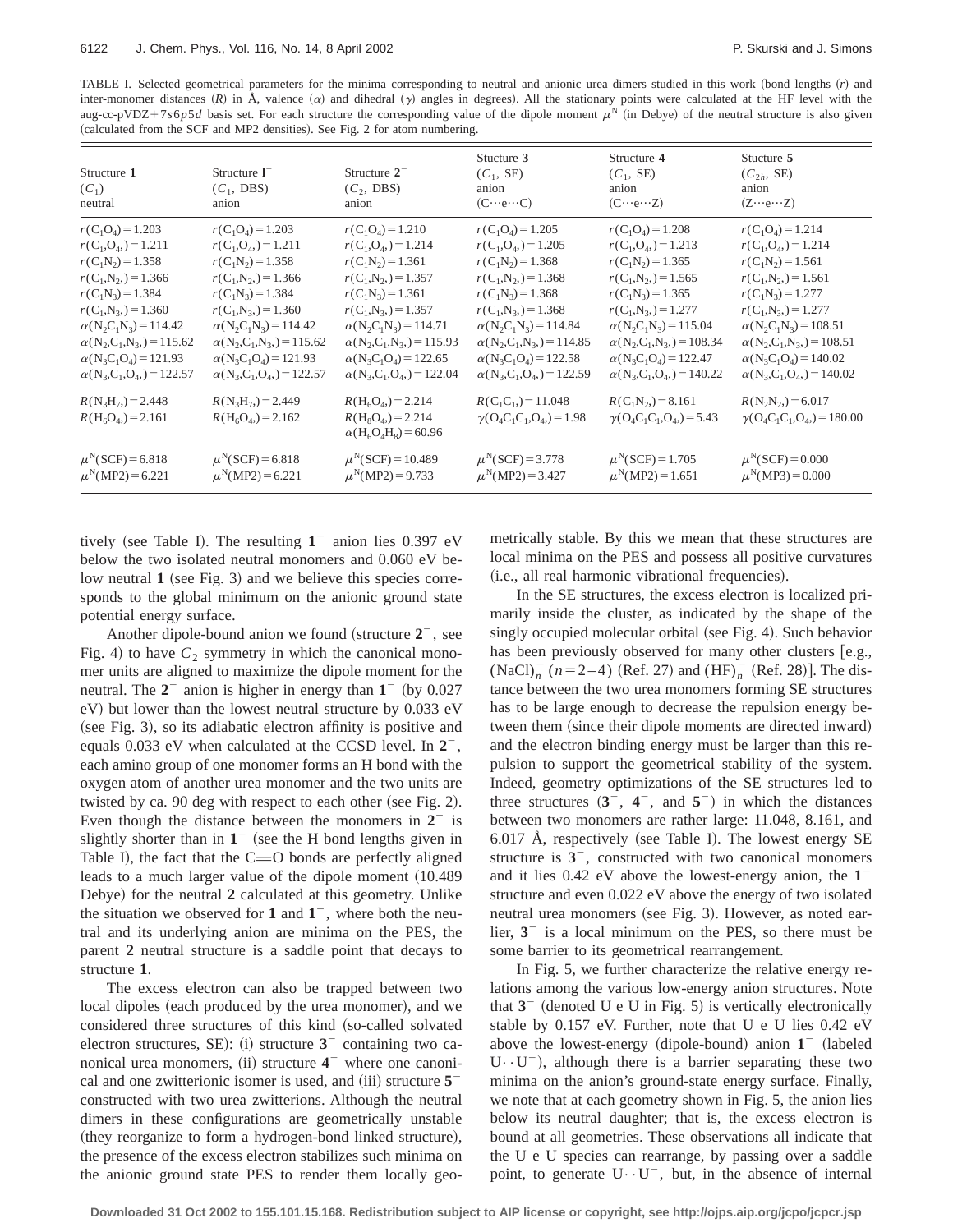![](_page_5_Figure_1.jpeg)

FIG. 4. Singly occupied molecular orbital (SOMO) holding the excess electron in the ground electronic states of anions supported by urea dimers plotted with 0.006 (for 1<sup>-</sup>), 0.009 (for 2<sup>-</sup>), 0.009 (for 3<sup>-</sup>), 0.015 (for 4<sup>-</sup>), and  $0.021$  (for  $5^-$ ) bohr<sup>-3/2</sup> contour spacing, respectively.

![](_page_5_Figure_4.jpeg)

FIG. 5. Relative energies of dipole-bound  $1^-(U\cdot U^-)$  and solvatedelectron  $3^-(U e U)$  anions and corresponding neutrals, showing electronic stability at all geometries.

energy, will remain kinetically stable and will not spontaneously lose its excess electron.

Because the U e U anion is thermodynamically unstable with respect to  $U \cdot U^-$  as well as with respect to  $U + U^-$  and even  $U+U$  (again, see Fig. 5), we decided to take special care to make sure the electronic stability of U e U was not an artifact of the limited atomic orbital basis that we employed. In particular, we carried out an *ab initio* calculation on the one excess electron alone, using exactly the same orbital basis as described earlier and centered on the atomic centers of the U e U anion. That is, we removed all of the other electrons as well as all of the nuclear charges and computed the energy of the one ''excess'' electron in the same atomic orbital basis. This calculation yielded an energy of  $+0.000\,017\,686$  Hartrees, or 4 cm<sup>-1</sup>. This means that the basis set we used does indeed confine the excess electron relative to a complete basis where the electron could ''escape'' and have zero kinetic energy. However, the extent to which our basis artificially confines the electron  $(ca. 4 cm<sup>-1</sup>)$ is negligible compared to the extent to which the presence of the two U moieties in the U  $e$  U anion bind this electron (i.e.,  $0.157$  eV or  $1267$  cm<sup>-1</sup>). Hence, we can be relatively confident of the relative energies reflected in Figs. 3 and 5. The lowest energy SE structure is  $3<sup>-</sup>$ , constructed with two canonical monomers and it lies 0.022 eV above the energy of two isolated neutral urea monomers (see Fig. 3), although, as noted earlier, it is a local minimum on the PES. This means that this species can rearrange, by passing over a saddle point, to generate one urea neutral and a urea anion, but, in the absence of internal energy, will remain kinetically stable.

The two other SE structures are even higher in energy, which is not surprising since they contain one  $(4^{-})$  or two (**5**2) zwitterionic tautomers whose energy was previously found to be much higher than that of the canonical isomer.<sup>1</sup> Structure  $4^-$ , in which one canonical and one zwitterionic isomers are used, lies 1.228 eV above the energy of two separated neutral monomers, while structure  $5<sup>-</sup>$ , containing two zwitterionic monomers, is  $2.464$  eV above that level (see Fig. 3). Although these three SE structures possess higher energies than the global minimum of the neutral (which means their adiabatic electron affinities are not positive) or other anionic species, they correspond to local minima on the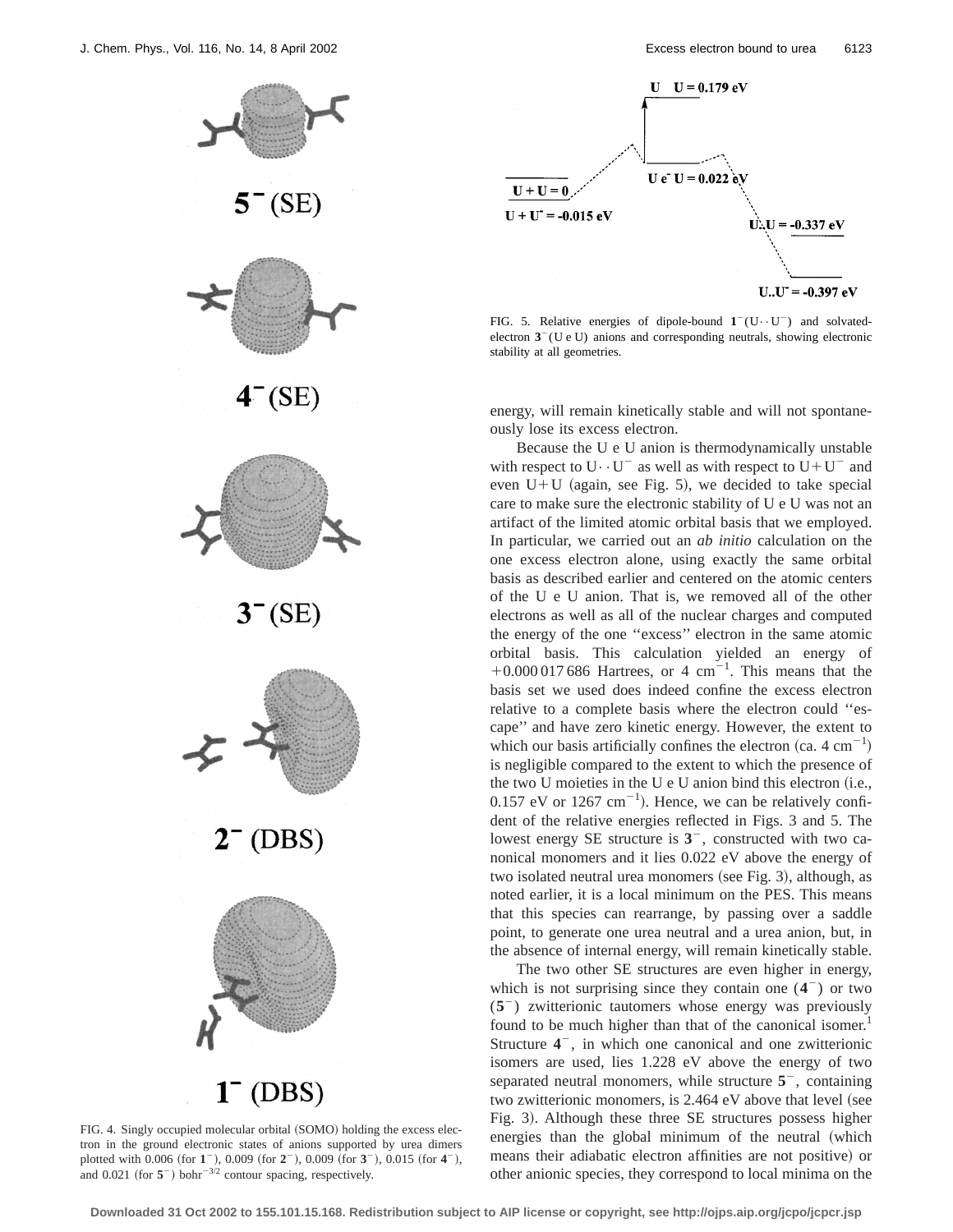TABLE II. Components of the vertical electron binding energies  $D(in \text{ cm}^{-1})$  of urea dimer anions of dipolebound (DBS) and solvated electron (SE) character calculated with the aug-cc-pVDZ+7s6*p5d* basis set.

|                                          | Structure $1^-$<br>$(C_1, DBS)$ | Structure $2^-$<br>$(C_2, DBS)$ | Structure $3^-$<br>$(C_1, SE)$ | Structure $4^-$<br>$(C_1, SE)$ | Structure $5-$<br>$(C_{2h}, SE)$ |
|------------------------------------------|---------------------------------|---------------------------------|--------------------------------|--------------------------------|----------------------------------|
| D <sup>KT</sup>                          | 236                             | 810                             | 645                            | 2348                           | 4504                             |
| $\Delta D_{\text{ind}}^{\text{SCF}}$     | 24                              | 81                              | 135                            | 554                            | 1052                             |
| $\Delta D_{\rm disp}^{\rm MP2}$          | 233                             | 518                             | 626                            | 1567                           | 2205                             |
| $\Delta D_{\text{no-disp}}^{\text{MP2}}$ | $-99$                           | $-198$                          | $-278$                         | $-722$                         | $-1129$                          |
| $\Delta D^{MP3}$                         | 17                              | 32                              | 44                             | 120                            | 229                              |
| $\Delta D^{\text{MP4}(\text{SDQ})}$      | 16                              | 21                              | 6                              | 15                             | 29                               |
| $\Delta D^{\mathrm{CCSD}}$               | 58                              | 179                             | 89                             | 247                            | 650                              |
| <b>Sum</b>                               | 485                             | 1443                            | 1267                           | 4129                           | 7540                             |

ground state anion potential energy surface and they are vertically electronically stable. Thus, they can be kinetically stable.

#### **2. Vertical electron detachment energies (VDE)**

The electron binding energy was partitioned into incremental contributions calculated at ''successive'' levels of theory [KT, SCF, MP*n*  $(n=2,3,4)$ , and CCSD] as discussed in Sec. II, and the results for the optimal  $1^-, 2^-, 3^-, 4^-,$ and  $5<sup>-</sup>$  structures of urea dimer are presented in Table II. In the KT approximation, the electron binding energy results from the electrostatic and exchange interactions of the loosely bound electron with the SCF charge distribution of the neutral molecule (primarily characterized by the dipole moment, but interactions with higher permanent multipoles and penetration effects are also included). For all five anions (of DBS:  $1^{\circ}$  and  $2^{\circ}$  or SE character:  $3^{\circ}$ ,  $4^{\circ}$ , and  $5^{\circ}$ ) the  $D<sup>KT</sup>$  values are relatively large: 236 cm<sup>-1</sup> for **1**<sup>-</sup>, 810 cm<sup>-1</sup> for  $2^-$ , 645 cm<sup>-1</sup> for  $3^-$ , 2348 cm<sup>-1</sup> for  $4^-$ , and 4504 cm<sup>-1</sup> for  $5<sup>-</sup>$ . These contributions are responsible for  $50-60\%$  of the total electron binding energies (see Table II). The SCF binding energies include orbital relaxation and thus take into account static polarization of the neutral molecule by the extra electron and the secondary effect of back polarization. We found these contributions (which can be interpreted as orbital relaxation corrections to  $D<sup>KT</sup>$ , denoted  $\Delta D<sup>SCF</sup>_{ind}$ ) to be very small for two dipole-bound anions  $(1 - \text{ and } 2)$  and only 5–6% of the total *D*. For SE species, however,  $\Delta D^{\text{SCF}}_{\text{ind}}$  is larger and responsible for 11–14% of *D* (see Table II). Although usually significant for valence-bound anions, orbital relaxation effects are usually negligible and rarely responsible for more than a few percent of the total value of *D* for the majority of dipole-bound anions studied so far.12–15 For solvated electrons, however, orbital relaxation effects are usually important as was shown, for example, for HF clusters (dimer and trimer) solvating an excess electron.28

The contribution denoted  $\Delta D_{\text{disp}}^{\text{MP2}}$  results from dynamical correlation between the loosely bound electron and the electrons of the neutral molecule. This stabilization is caused by quantum mechanical charge fluctuations, and is responsible for ca. 50% (for  $1^-$  and  $3^-$ ) and 30–40% (for  $2^-$ ,  $4^-$ , and  $5^-$ ) of the total *D* (see Table II). This finding is consistent with our earlier results for other dipole-bound anions and solvated electrons.1,3,9,12–15,28

In addition to the dispersion interaction, other electron correlation factors may also affect the charge distribution (and dipole moment) of the neutral molecule and thus its electrostatic interaction with the extra electron. This effect first appears at the MP2 level and is denoted by  $\Delta D_{\text{no disp}}^{\text{MP2}}$ . In all of the cases at hand, MP2 electron correlation effects reduce the dipole moment of the neutral system (see Table I). This effect is especially important for dipole-bound anions since it reduces the dipole moment of the neutral system by 0.6 and 0.8 Debye, for structure 1 and 2, respectively (in comparison with the SCF value). For the SE systems this effect is only significant for **3**, for which the neutral dipole moment decreases by 0.35 Debye when calculated from the MP2 electron density. Therefore, the value of  $\Delta D_{\text{no disp}}^{\text{MP2}}$  is destabilizing, yet the total MP2 contribution to *D* is substantial and stabilizing due to the dominant role of the dispersion component. In particular, the total MP2 contribution is responsible for 20%–30% of *D* for all dipole-bound anions and solvated electrons except  $5<sup>-</sup>$  where this contribution is smaller  $(14%)$ .

The contributions from  $\Delta D^{MP3}$  are stabilizing but small (2%–4% of *D*). The contributions from  $\Delta D^{\text{MP4(SDQ)}}$  are also stabilizing but small (ca.  $2\% - 3\%$  of *D*) for the dipole-bound anions  $1^-$  and  $2^-$ , or almost negligible for the SE systems (ca. 0.5% of *D*). Higher order correlation effects, calculated here as  $\Delta D^{\text{CCSD}}$  [the difference between CCSD and  $MP4(SDQ)$  binding energies] are stabilizing in all cases. In particular,  $\Delta D^{\text{CCSD}}$  contributions are responsible for 12% of *D* for the dipole-bound anions and 6%–9% of *D* for the solvated electrons (see Table II).

Combining all of these contributions produces our final predictions for the vertical electron detachment energies of 485 and 1443  $cm^{-1}$  for  $1^-$  and  $2^-$ , respectively (whose nature we characterize as dipole bound), and  $1267$ ,  $4129$ , and 7540 cm<sup>-1</sup> for  $3^{\circ}$ ,  $4^{\circ}$ , and  $5^{\circ}$ , respectively (which are solvated electron systems).

The significant differences among the vertical electron detachment energies that we observe for the five anions studied in this work suggest that it may be convenient for experimentalists to study these anions based on the urea dimer. In